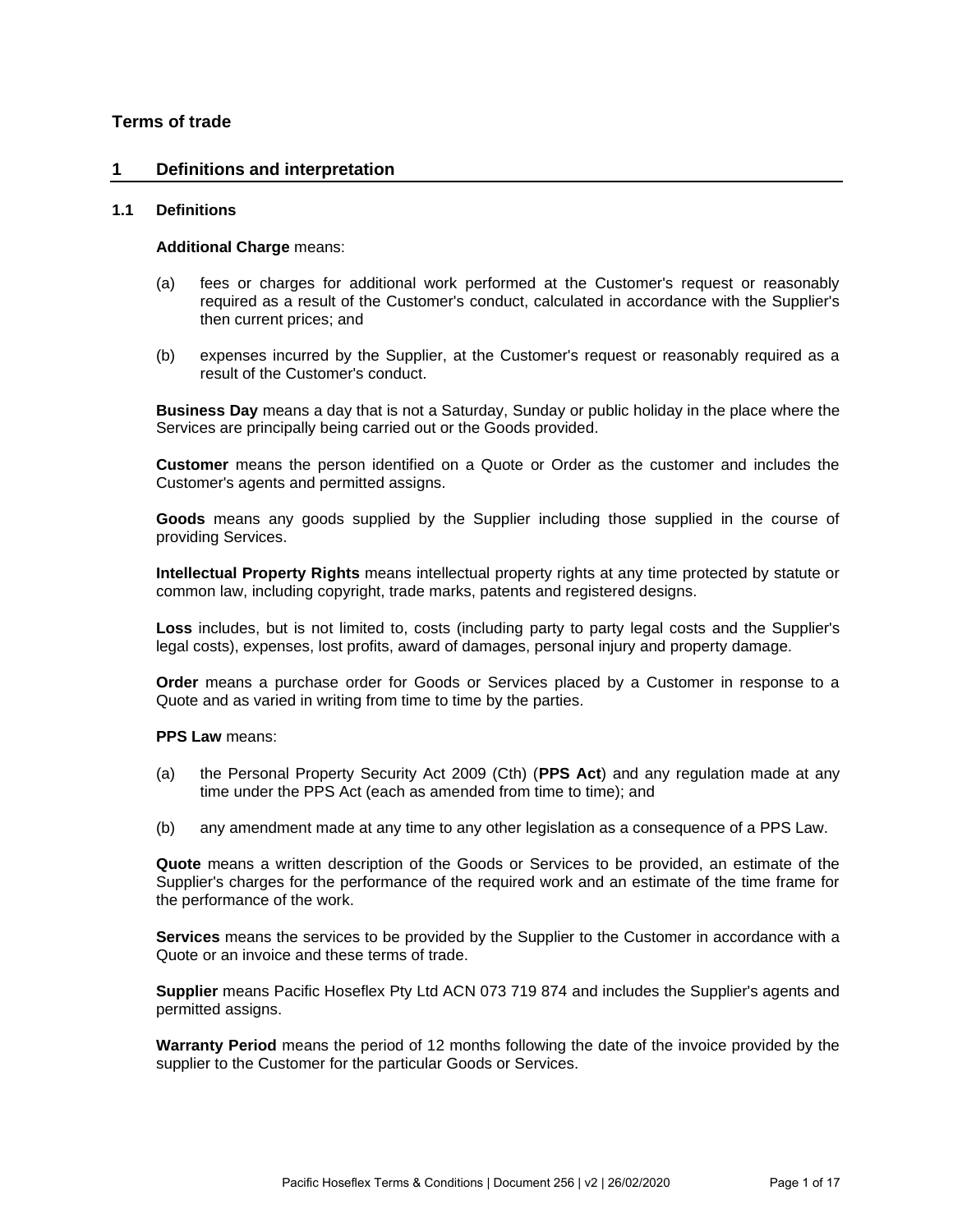### **1.2 Interpretation**

In these terms of trade, unless the context otherwise requires:

- (a) a reference to writing includes email and other communication established through the Supplier's website (if any);
- (b) the singular includes the plural and vice versa;
- (c) a reference to a clause or paragraph is a reference to a clause or paragraph of these terms of trade;
- (d) a reference to a party to these terms of trade or any other document or arrangement includes that party's executors, administrators, successors and permitted assigns;
- (e) where an expression is defined, another part of speech or grammatical form of that expression has a corresponding meaning;
- (f) headings are for ease of reference only and do not affect the meaning or interpretation of these terms of trade; and
- (g) if the date on which any act, matter or thing is to be done falls on a day which is not a Business Day, that act, matter or thing:
	- $(i)$  if it involves a payment other than a payment which is due on demand must be done on the preceding Business Day; and
	- (ii) in all other cases, must be done on the next Business Day.

# **2 General**

- (a) These terms of trade apply to all transactions between the Customer and the Supplier relating to the provision of Goods and Services. This includes all quotations, contracts and variations. These terms of trade take precedence over terms of trade contained in any document of the Customer or elsewhere.
- (b) The variation or waiver of a provision of these terms or a party's consent to a departure from a provision by another party is ineffective unless in writing signed by the parties.
- (c) The Supplier may amend any details in a Quote by notice in writing to the Customer. Such amended details supersede any relevant prior detail in dealings between the parties.

# **3 Quotes**

- (a) The Supplier may provide the Customer with a Quote. Any Quote issued by the Supplier is valid for 30 days from the date of issue.
- (b) Unless otherwise expressly agreed in writing, a Quote does not include delivery or installation of the Goods.
- (c) Quotes are based upon the cost of materials available at the time of preparation of the Quote and assume the timely supply by the Customer of necessary material and instructions to the Supplier.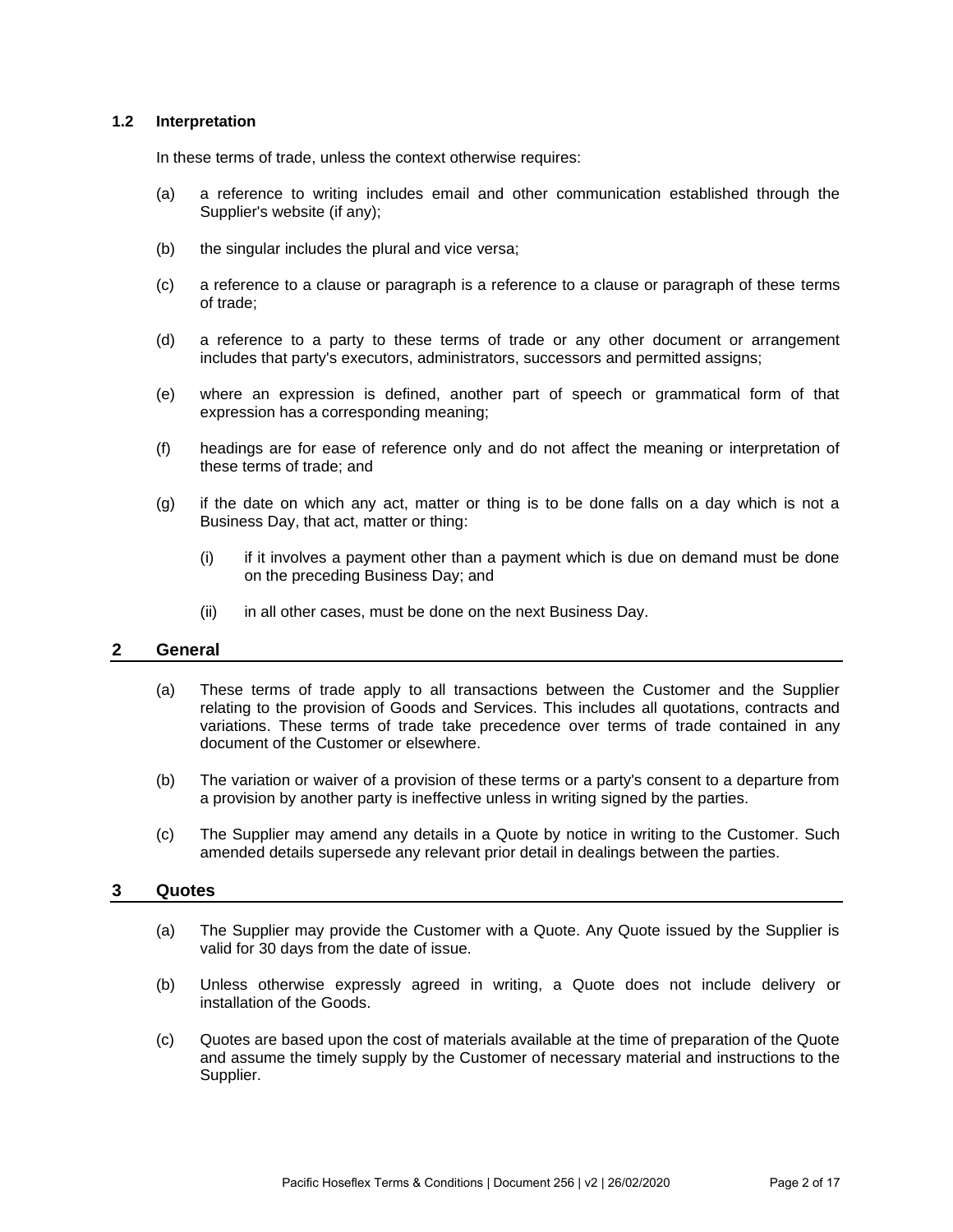- (d) Following provision of a Quote to the Customer, the Supplier is not obliged to commence work until the Quote has been accepted by the Customer. This occurs by the Customer completing an Order form and returning the form to the Supplier.
- (e) The Supplier reserves the right to amend any Quote before the Order has been completed to take into account any rise or fall in the cost of completing the Order. The Supplier will notify the Customer of any amendment as soon as practicable, at which point the amended Quote will be the estimate or Quote for the purposes of these terms of trade.
- (f) An indication in a Quote of the time frame for the provision of the Goods or Services is an estimate only and is not a fixed time frame. Subject to any obligations in respect of consumer guarantees under the Australian Consumer Law, this estimate is not binding upon the Supplier.

## **4 Orders**

- (a) Every Order by the Customer for the provision of Goods or Services must be submitted in writing on the Supplier's standard Order form (unless otherwise agreed).
- (b) An Order will only be deemed to be placed by the Customer if the Order clearly identifies the Goods or Services ordered and the Supplier's Quote. Any costs incurred by the Supplier in reliance on incorrect or inadequate information provided by the Customer in an Order may result in the imposition of an Additional Charge.
- (c) Orders must be signed by an authorised representative of the Customer and must specify the required date of delivery.
- (d) Placement of an Order by the Customer signifies acceptance by the Customer of these terms of trade and the most recent Quote provided by the Supplier relating to that Order.
- (e) The Supplier may in its absolute discretion refuse to provide Goods or Services where:
	- (i) Goods are unavailable for any reason whatsoever;
	- (ii) credit limits cannot be agreed upon or have been exceeded; or
	- (iii) payment for Goods or Services previously provided to the Customer or any related corporation of the Customer or to any other party who is, in the reasonable opinion of the Supplier, associated with the Customer under the same or another supply contract, has not been received by the Supplier.
- (f) An Order cannot be cancelled without the prior written consent of the Supplier. Where an Order is cancelled, the Customer indemnifies the Supplier against any Losses incurred by the Supplier as a result of the cancellation. This includes, but is not limited to, loss of profit from other orders foregone as a result of the scheduling of the Order which is subsequently cancelled.

### **5 Variations**

- (a) The Customer may request that its Order be varied by providing a request in writing to the Supplier. A request for a variation must be agreed to in writing by the Supplier in order to have effect.
- (b) If the Customer wishes to vary its requirements after a Quote has been prepared by the Supplier or after the placement of an Order, the Supplier reserves the right to vary the Quote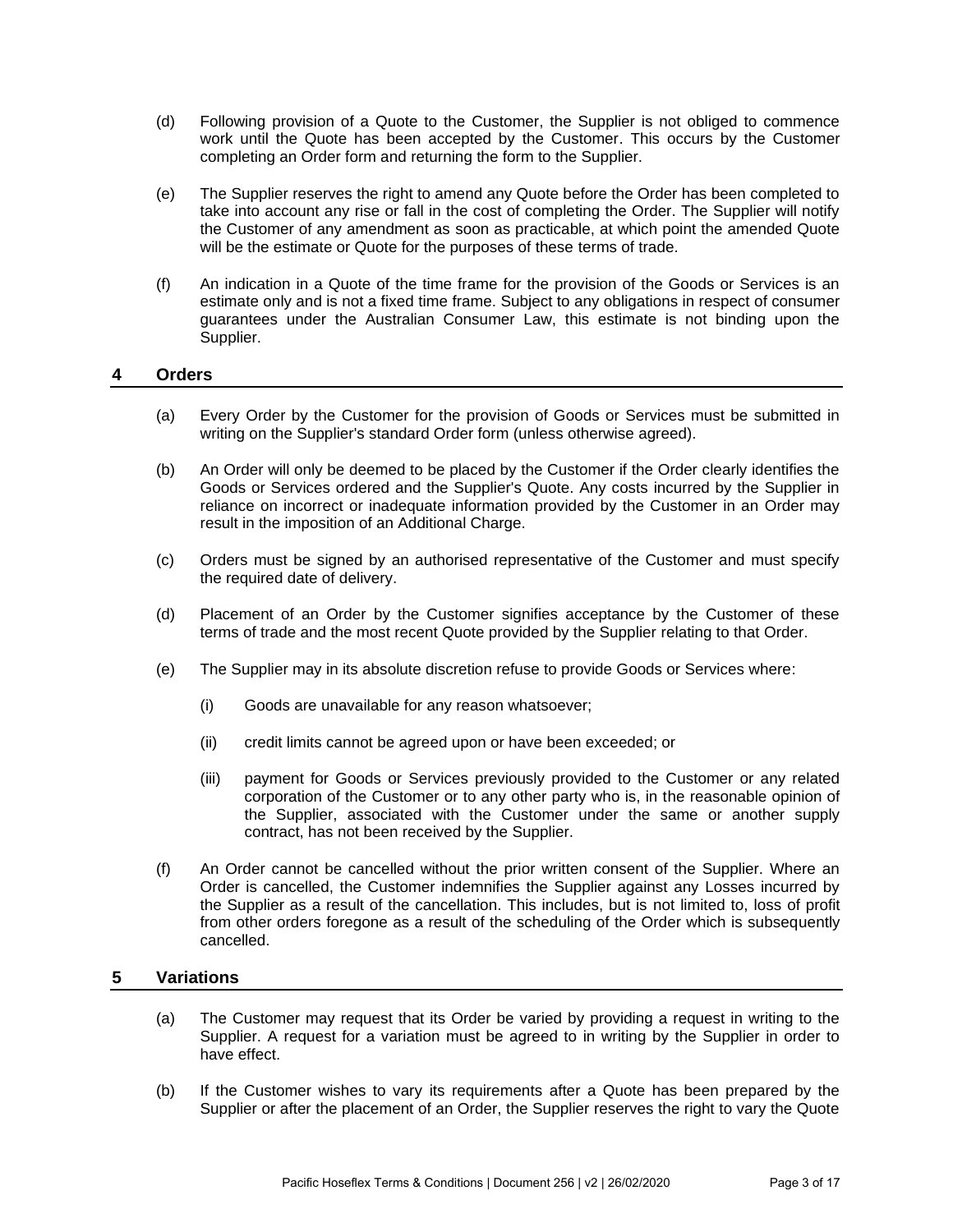to include any Additional Charge in respect of any extra costs incurred or additional work carried out due to the variation, in accordance with its then current charge rates. A revised Quote issued by the Supplier in respect of the requested variation supersedes the original Quote. If the revised Quote only specifies additional work, the Quote for that additional work will be in addition to the immediately preceding Quote for the Goods or Services or both.

(c) The Supplier has an automatic extension of time for the provision of the Goods or Services equal to the delay caused by the variation.

## **6 Invoicing and payment**

- (a) The Supplier will issue an invoice for the sale of the Goods or Services to the Customer prior to commencing the provision of the Goods or Services.
- (b) The amount payable by the Customer will be the amount set out in the invoice. This will be calculated as:
	- (i) the amount for the Goods or Services (or both) as set out in the Quote and any Additional Charges, or
	- (ii) where no Quote has been provided by the Supplier, the Supplier's usual charges for the goods or services (or both) as described in the Order.
- (c) The Customer must pay an invoice issued by the Supplier to the Supplier within 30 days of a valid tax invoice being issued to the Customer.
- (d) If any invoice is due but unpaid, the Supplier may withhold the provision of any further Goods or Services until overdue amounts are paid in full.
- (e) The Supplier may in its complete discretion apply any payment received from the Customer to any amount owing by the Customer to the Supplier.
- (f) The Customer is not entitled to retain any money owing to the Supplier notwithstanding any default or alleged default by the Supplier of these terms of trade, including (but not limited to) the supply of allegedly faulty or defective Goods, provision of Services to an inadequate standard or a delay in the provision of Goods or Services. Nothing in this paragraph affects the Customer's rights for any alleged failure of a guarantee under the Australian Consumer Law.
- (g) The Customer is to pay the Supplier on demand interest at the rate of 10% per year on all overdue amounts owed by the Customer to the Supplier, calculated daily.
- (h) All costs and expenses associated with collecting overdue amounts, including (but not limited to) legal fees and internal costs and expenses of the Supplier, are to be paid by the Customer as a debt due and payable under these terms of trade.
- (i) The Customer and the Supplier agree to comply with their obligations in relation to Goods and Services Tax (**GST**) under the A New Tax System (Goods and Services Tax) Act 1999 and any other applicable legislation governing GST.

### **7 Additional Charges**

(a) The Supplier may require the Customer to pay Additional Charges in respect of Costs incurred by the Supplier as a result of reliance on inadequate or incorrect information or material provided by the Customer or information or material supplied later than required by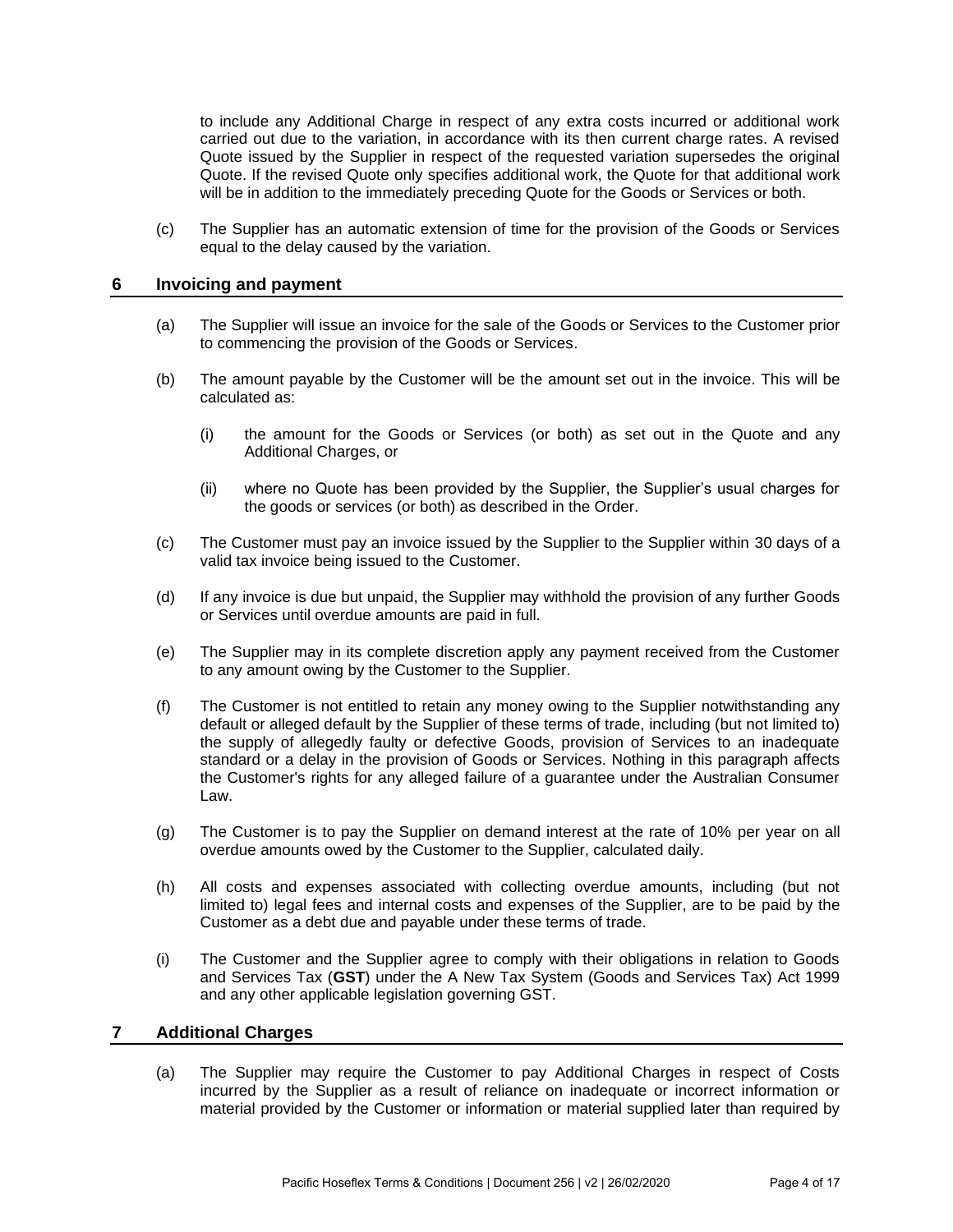the Supplier in order for it to provide the Goods or Services within the specified time frame (if any).

- (b) The imposition of Additional Charges may also occur as a result of:
	- (i) cancellation by the Customer of an Order where cancellation results in Loss to the Supplier;
	- (ii) storage costs for Goods not collected from the Supplier within 4 weeks of the date on which the Goods are manufactured, fabricated, created or formed;
	- (iii) photocopying, courier, packing or handling charges not included in the Quote;
	- (iv) Government or council taxes or charges not included in the Quote; or
	- (v) additional work required by the Customer or any other occurrence which causes the Supplier to incur costs in respect of the Customer's Order additional to the quoted cost.

## **8 Acceptance of Goods**

If the Customer fails to advise the Supplier in writing of any fault in Goods or failure of Goods to accord with the Customer's Order within 7 days of delivery, the Customer is deemed to have accepted the Goods and to have accepted that the Goods are not faulty and accord with the Customer's Order. Nothing in this paragraph affects the Customer's rights for any alleged failure of a guarantee under the Australian Consumer Law.

### **9 Title and risk**

- (a) Risk in Goods passes to the Customer immediately upon delivery.
- (b) Property and title in Goods supplied to the Customer under these terms of trade does not pass to the Customer until all money (including money owing in respect of other transactions between the Supplier and the Customer) due and payable to the Supplier by the Customer have been fully paid.
- <span id="page-4-0"></span>(c) Where Goods are supplied by the Supplier to the Customer without payment in full, the Customer:
	- (i) is a bailee of the Goods until property in them passes to the Customer;
	- (ii) irrevocably appoints the Supplier to be its attorney to do all acts and things necessary to ensure the retention of title to goods including the registration of any security interest in favour of the Supplier with respect to the Goods under applicable law;
	- (iii) must be able upon demand by the Supplier to separate and identify as belonging to the Supplier Goods supplied by the Supplier from other goods which are held by the Customer;
	- (iv) will not attempt to convey title to the Goods to any third party unless otherwise agreed by the Supplier in writing;
	- (v) must not allow any person to have or acquire any security interest in the Goods;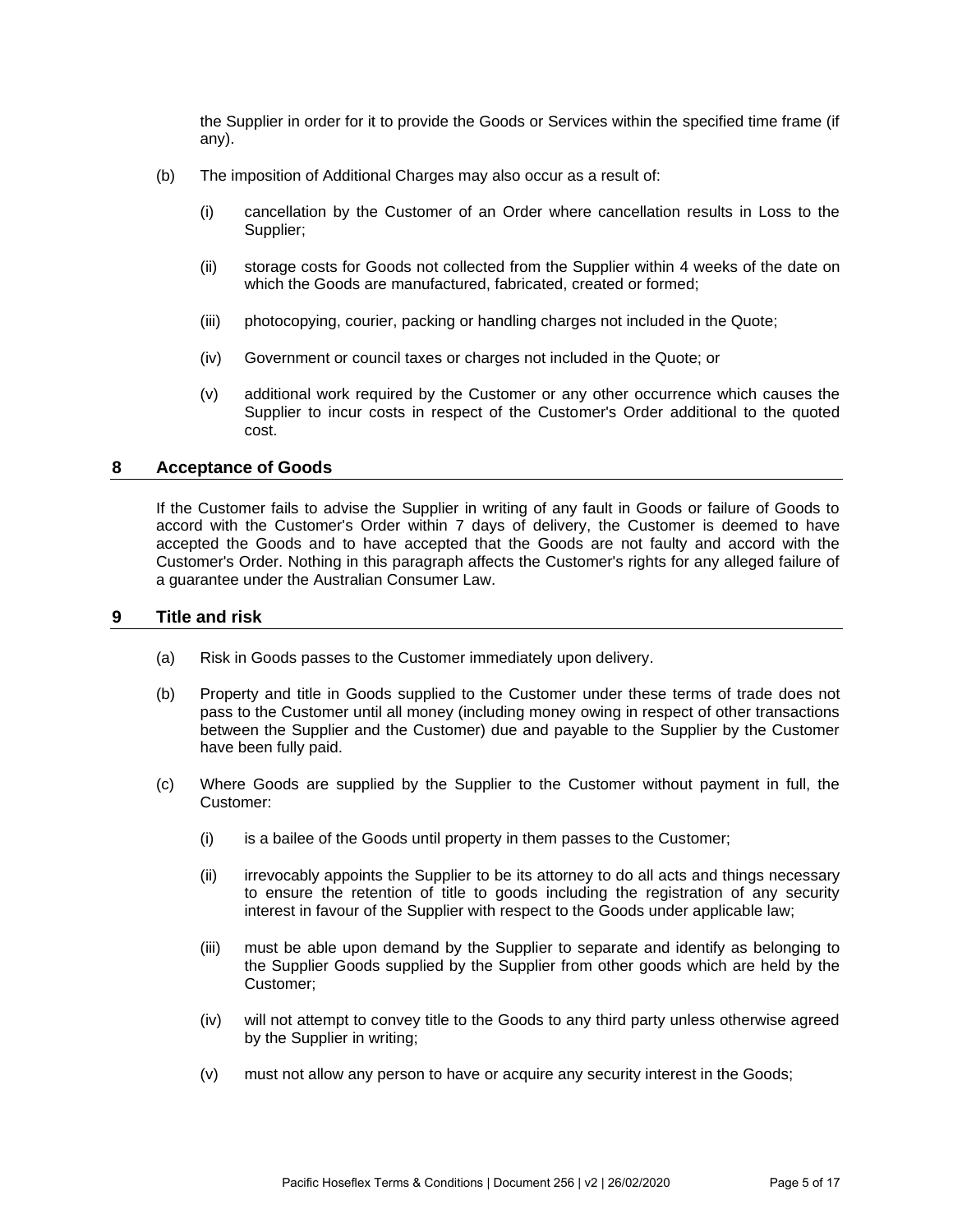- (vi) agrees that the Supplier may repossess the Goods if payment is not made within 30 days (or such longer time as the Supplier may, in its complete discretion, approve in writing) of the supply of the Goods, or there is an event of default as defined in clause 12 herein; and
- (vii) the Customer grants an irrevocable licence to the Supplier or its agent to enter the Customer's premises in order to recover possession of Goods pursuant to this paragraph. The Customer indemnifies the Supplier for any damage to property or personal injury which occurs as a result of the Supplier entering the Customer's premises.
- (viii) The Customer will indemnify the Supplier for any claim made by any third party against the Supplier as a result of the Supplier taking possession of the Goods.
- (ix) If the Customer sells the Goods before it has paid for them in full then the Customer:
	- A. holds the proceeds of the sale on trust as agent for the Supplier immediately when they are received; and

B. must pay the proceeds of sale of the Goods into a separate Bank account as trustee for the Supplier.

- (x) Notwithstanding the provisions in this clause 9 and notwithstanding property in the goods not yet passing to the Customer, the Supplier is entitled to maintain an action against the Customer for the invoice and other costs
- <span id="page-5-0"></span>(d) Where Goods are supplied by the Supplier to the Customer without payment in full of all moneys payable in respect of the Goods and any Services provided by the Supplier in respect of those Goods, and:
	- (i) the Customer makes a new object from the Goods, whether finished or not;
	- (ii) the Customer mixes the Goods with other goods; or
	- (iii) the Goods become part of other goods (**New Goods**),

the Customer agrees with the Supplier that the ownership of the New Goods immediately passes to the Supplier. The Customer will hold the New Goods on trust for the Supplier until payment of all sums owing to the Supplier whether under these terms of trade or any other contract have been made. The Supplier may require the Customer to store the New Goods in a manner that clearly shows the ownership of the Supplier.

- (e) For the avoidance of doubt, under paragraph [9\(d\),](#page-5-0) the ownership of the New Goods passes to the Supplier at the beginning of the operation or event by which the Goods are converted into, are mixed with or become part of other goods.
- (f) Despite paragraph [9\(c\),](#page-4-0) the Customer may transfer, sell or dispose of Goods, including New Goods, to a third party in the ordinary course of business. This is provided that:
	- (i) where the Customer is paid by a third party in respect of Goods including New Goods, the Customer holds the whole of the proceeds of sale, less any GST, on trust for the Supplier in a separate account, until all amounts owned by the Customer to the Supplier have been paid; or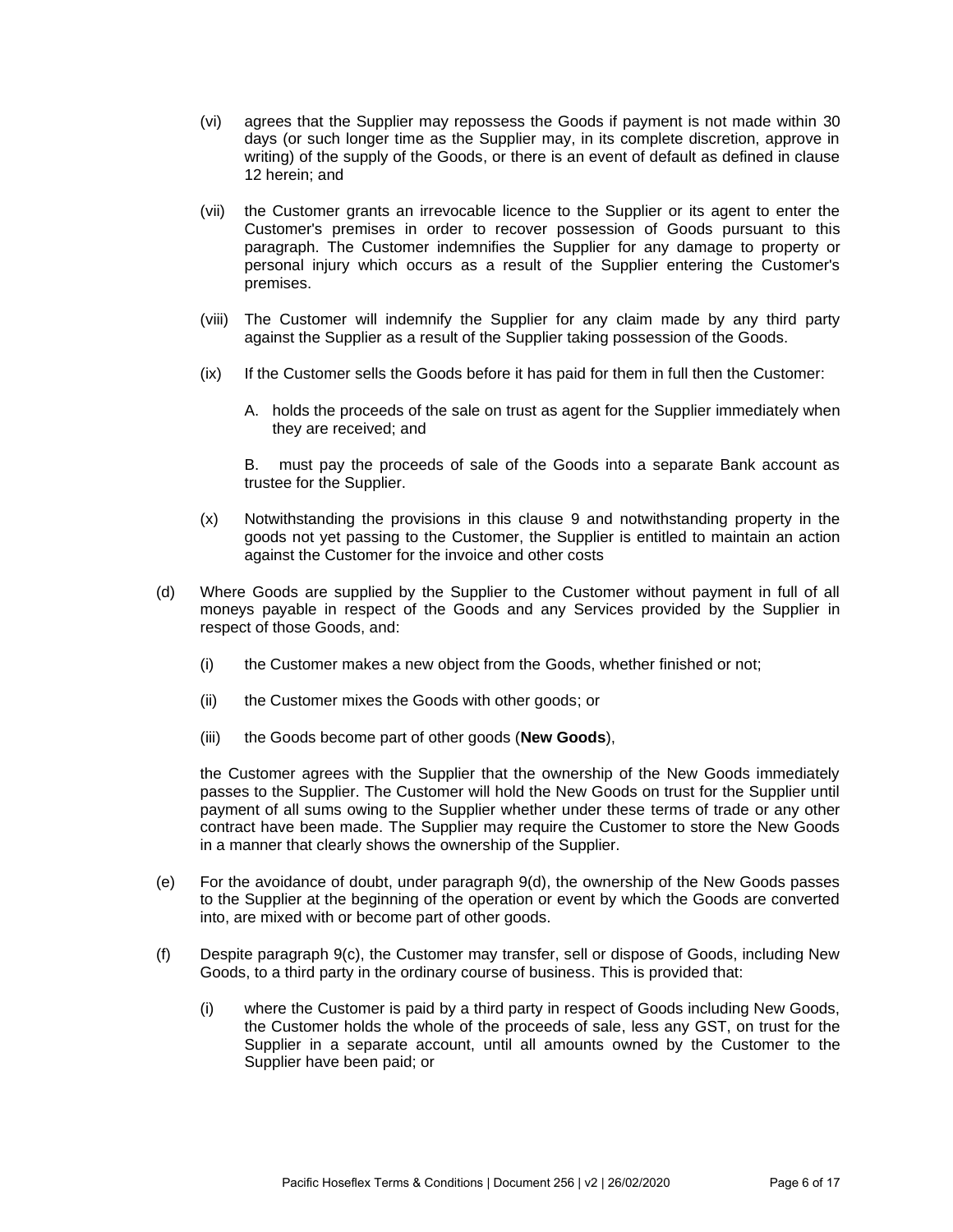- (ii) where the Customer is not paid by a third party, the Customer agrees to assign all of its rights against the third party to the Supplier upon the Supplier giving the Customer notice in writing to that effect and for the purpose of giving effect to that assignment the Customer irrevocably appoints the Supplier as its attorney.
- (g) Where Goods are supplied by the Supplier to the Customer without payment in full of all moneys payable in respect of the Goods and any Services provided by the Supplier in respect of those Goods, the Customer acknowledges that the Supplier has a right to register and perfect a personal property security interest.
- (h) The Customer consents to the Supplier perfecting any security interest that it considers this document provides for by registration under the PPSA. The Customer agrees to do anything the Supplier reasonably asks to ensure that the security interest:
	- (i) is enforceable, perfected and otherwise effective; and
	- (ii) has priority over all other security interests.
- (i) To the extent the law permits, the Supplier need not comply with, and the Customer may not exercise rights under, any provisions of Chapter 4 of the PPSA that may be contracted out of.
- (j) If the Supplier exercises a right, power or remedy in connection with this document or a security interest that it provides for, that exercise is taken not to be an exercise of a right, power or remedy under the PPSA unless the Supplier states otherwise at the time of exercise. However, this clause does not apply to a right, power or remedy which can only be exercised under the PPSA.
- (k) To the extent the law permits, the Customer waives its right to receive any notice (including notice of a verification statement) that is required by the PPSA. However, this does not prevent the Supplier from giving a notice under the PPSA.
- (l) The Customer agrees not to exercise its rights to make any request of the Supplier under section 275 of the PPSA. However, this does not limit the Customer's rights to request information other than under section 275.
- (m) If:
	- (i) a PPS Law applies or commences to apply to these terms of trade or any transaction contemplated by them, or the Supplier determines (based on legal advice) that this is the case; and
	- (ii) in the Supplier's opinion, the PPS Law:
		- (A) does or will adversely affect the Supplier's security position or obligations; or
		- (B) enables or would enable the Supplier's security position to be improved without adversely affecting the Customer,

<span id="page-6-1"></span><span id="page-6-0"></span>the Supplier may give notice to the Customer requiring the Customer to do anything (including amending these terms of trade or execute any new Terms and Conditions) that in the Supplier's opinion is necessary, to the maximum possible extent, to overcome the circumstances contemplated in paragraph  $9(m)(ii)(A)$  or improve the security position as contemplated in paragraph [9\(m\)\(ii\)\(B\).](#page-6-1) The Customer must comply with the requirements of that notice within the time specified in the notice. If having completed everything reasonably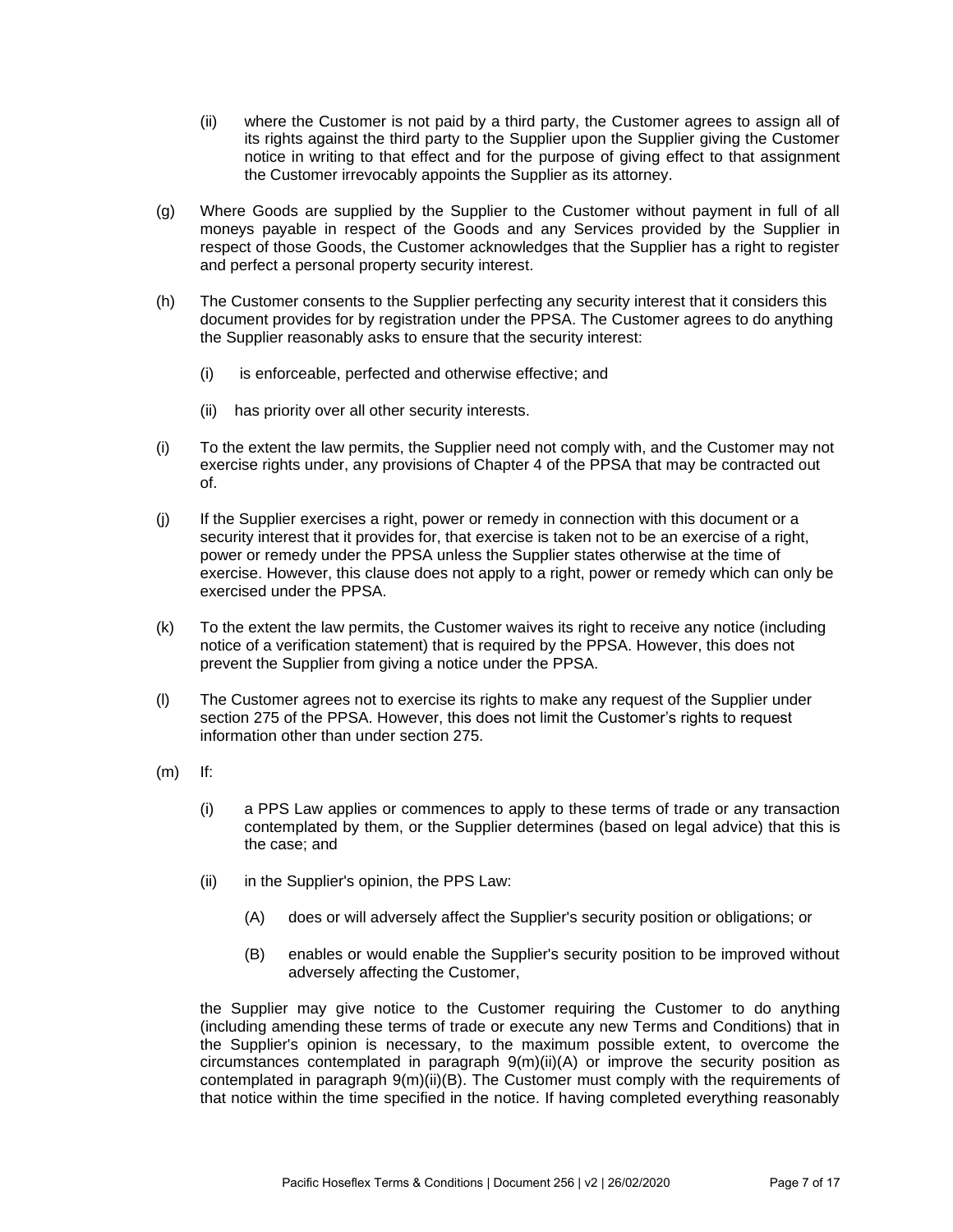practicable as required under this paragraph, in the Supplier's opinion the Supplier's security position or obligations under or in connection with these terms of trade have been or will be materially adversely affected, the Supplier may by further notice to the Customer cancel these terms of trade. If this occurs, the Customer must pay to the Supplier any money owed to the Supplier by the Customer immediately.

## **10 Intellectual Property Rights**

- (a) The Customer warrants that it owns all Intellectual Property Rights pertaining to its Order for Goods or Services or has a licence to authorise the Supplier to reproduce or use all copyright works or other materials the subject of Intellectual Property Rights supplied by the Customer to the Supplier for the purposes of the Order. Further, the Customer indemnifies and agrees to keep indemnified the Supplier against all Losses incurred by the Supplier in relation to or in any way directly or indirectly connected with any breach of any other Intellectual Property Rights in relation to any material supplied by the Customer.
- (b) Unless specifically agreed in writing between the Supplier and the Customer, all Intellectual Property Rights in any works created by the Supplier on behalf of the Customer vest in and remain the property of the Supplier.

## **11 Agency and assignment**

- (a) The Customer agrees that the Supplier may at any time appoint or engage an agent to perform an obligation of the Supplier arising out of or pursuant to these terms of trade.
- (b) The Supplier has the right to assign and transfer to any person all or any of its title, estate, interest, benefit, rights, duties and obligations arising in, under or from these terms of trade.
- (c) The Customer is not to assign, or purport to assign, any of its obligations or rights under these terms of trade without the prior written consent of the Supplier.

### **12 Default by Customer**

- (a) Each of the following occurrences constitutes an event of default:
	- (i) the Customer breaches or is alleged to have breached these terms of trade for any reason (including, but not limited to, defaulting on any payment due under these terms of trade) and fails to remedy that breach within 14 days of being given notice by the Supplier to do so;
	- (ii) the Customer, being a natural person, commits an act of bankruptcy;
	- (iii) the Customer, being a corporation, is subject to:
		- (A) a petition being presented, an order being made or a meeting being called to consider a resolution for the Customer to be wound up, deregistered or dissolved;
		- (B) a receiver, receiver and manager or an administrator under Part 5.3A of the Corporations Act 2001 being appointed to all or any part of the Customer's property and undertaking;
		- (C) the entering of a scheme of arrangement (other than for the purpose of restructuring); and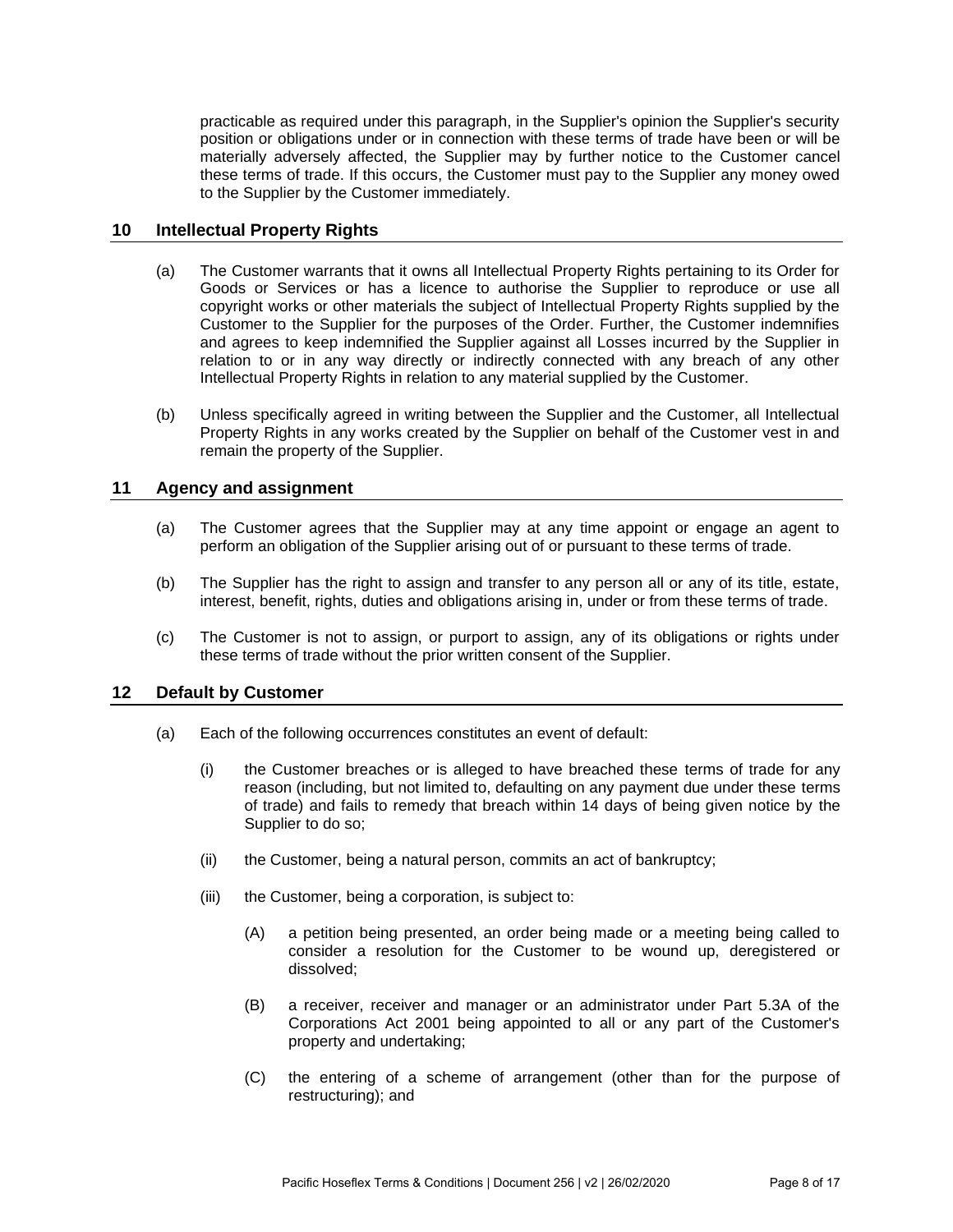- (D) any assignment for the benefit of creditors;
- (iv) the Customer purports to assign its rights under these terms of trade without the Supplier's prior written consent; or
- (v) the Customer ceases or threatens to cease conduct of its business in the normal manner.
- <span id="page-8-0"></span>(b) Where an event of default occurs, except where payment in full has been received by the Supplier, the Supplier may:
	- (i) terminate these terms of trade;
	- (ii) terminate any or all Orders and credit arrangements (if any) with the Customer;
	- (iii) refuse to deliver Goods or provide further Services;
	- (iv) pursuant to clause [9\(c\),](#page-4-0) repossess and re-sell any Goods delivered to the Customer, the payment for which has not been received; or
	- (v) retain (where applicable) all money paid by the Customer on account of Goods or Services or otherwise.
- (c) In addition to any action permitted to be taken by the Supplier under paragraph [12\(b\),](#page-8-0) on the occurrence of an event of default all invoices will become immediately due and payable.

## **13 Termination**

In addition to the express rights of termination provided in these terms of trade, a party may terminate these terms of trade by giving 30 days written notice to the other party.

### **14 Warranty**

- (a) Subject to this clause 14 & clause 15, the Goods supplied by the Supplier are warranted for labour and parts for the Warranty Period against defects resulting from faulty design, material and/or workmanship.
- (b) This warranty only applies if the Goods have been installed and used under normal use and reasonable care (in the opinion of the Supplier).
- (c) The Supplier does not warrant that the goods will:-
	- (i) Meet the Customer's requirements, unless full details of all requirements have been provided to the Supplier in writing, as required under these terms and conditions;
	- (ii) Work in combination with other parts and components not supplied by the Supplier;
- (d) This warranty does not apply where damage to the Goods is caused by or resulting from any or all of the following:-
	- (i) Normal wear and tear;
	- (ii) Damage or deterioration to the external surfaces caused by normal weathering or abnormally corrosive conditions;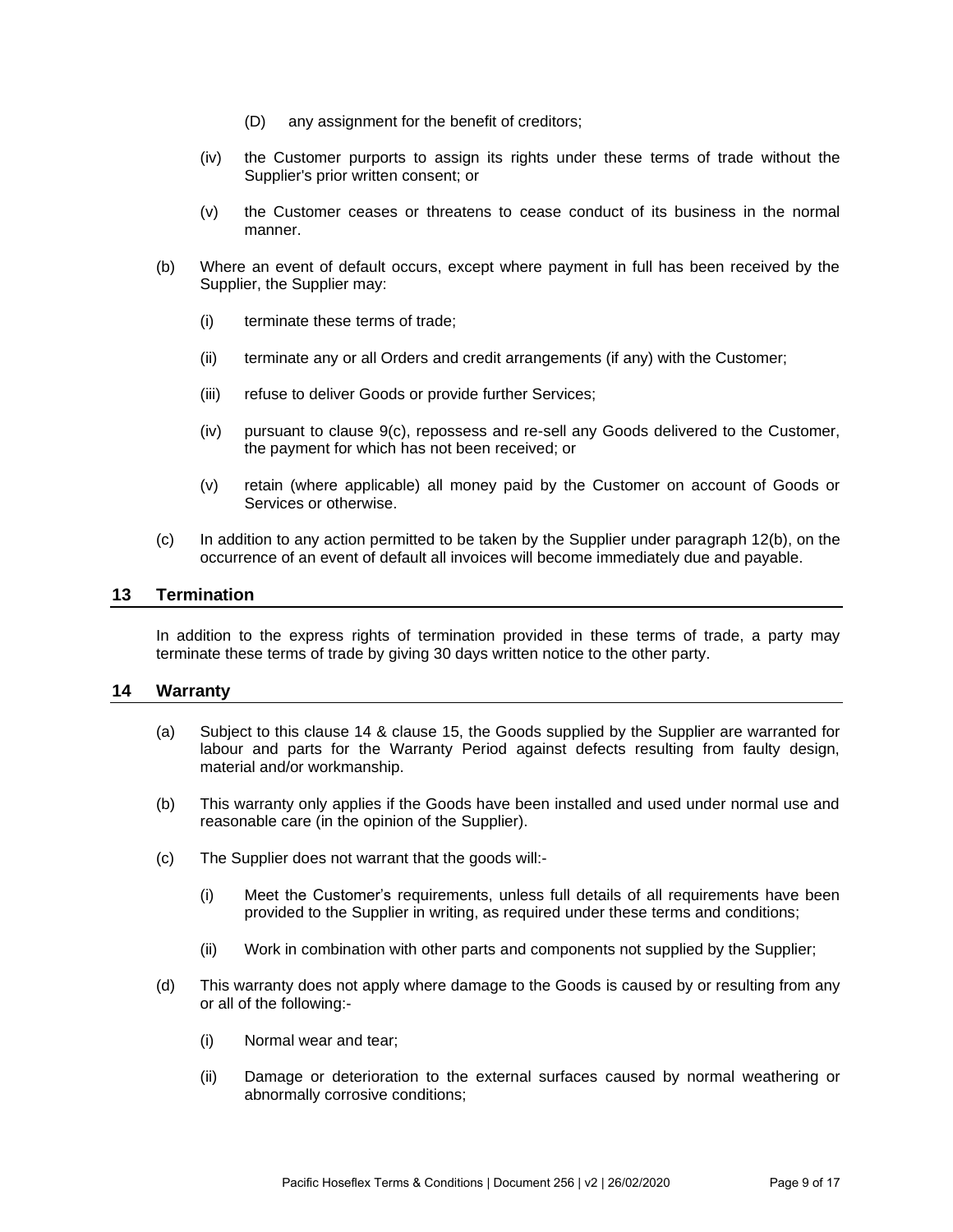- (iii) Goods modified or repaired by anyone other than the Supplier;
- (iv) Damage to the hose assembly caused by torque;
- (v) Goods being used with, or connected to, a good and/or services not manufactured, supplied or authorised by the Supplier in writing or were used otherwise than for their intended purpose;
- (vi) The Customer's failure to perform any necessary maintenance;
- (vii) rough handling, including, but not limited to, defects to the Goods caused by sharp items:
- (viii) Incorrect installation, abuse, accident or misuse (including use contrary to any instructions given by the Supplier);
- (ix) foreign matter entering into the Goods (eg dirt, moisture and dust);
- (x) storm, fire, flood, hail, earthquake;
- (xi) vandalism, war;
- (xii) Infestation of inserts or vermin;
- (xiii) negligence; or
- (xiv) any other outside agency;
- (xv) Any acts beyond the reasonable control of the Supplier.
- (e) This warranty excludes:
	- (i) Any costs associated with the installation, de-installation or re-installation of the Goods;
	- (ii) transport costs of the Goods to and from the Supplier, including delivery, handling, insurance or travelling costs of the Goods for repairs under warranty;
	- (iii) any repairs or replacement of the Goods damaged during transit to and from the Supplier;
	- (iv) any loss or damage incurred by reason of, during, associated with, or related to the installation, de-installation or re-installation of the Goods, the Goods are being repaired or during transit.
- (f) The Customer will have until the expiration of the Warranty Period to inspect the Goods and notify the Supplier in writing of the following:-
	- (i) A full description of any alleged defective Goods;
	- (ii) full details of when the Goods were last serviced;
	- (iii) all environmental and operational factors including, but not limited to, the application of the Goods and the area of installation;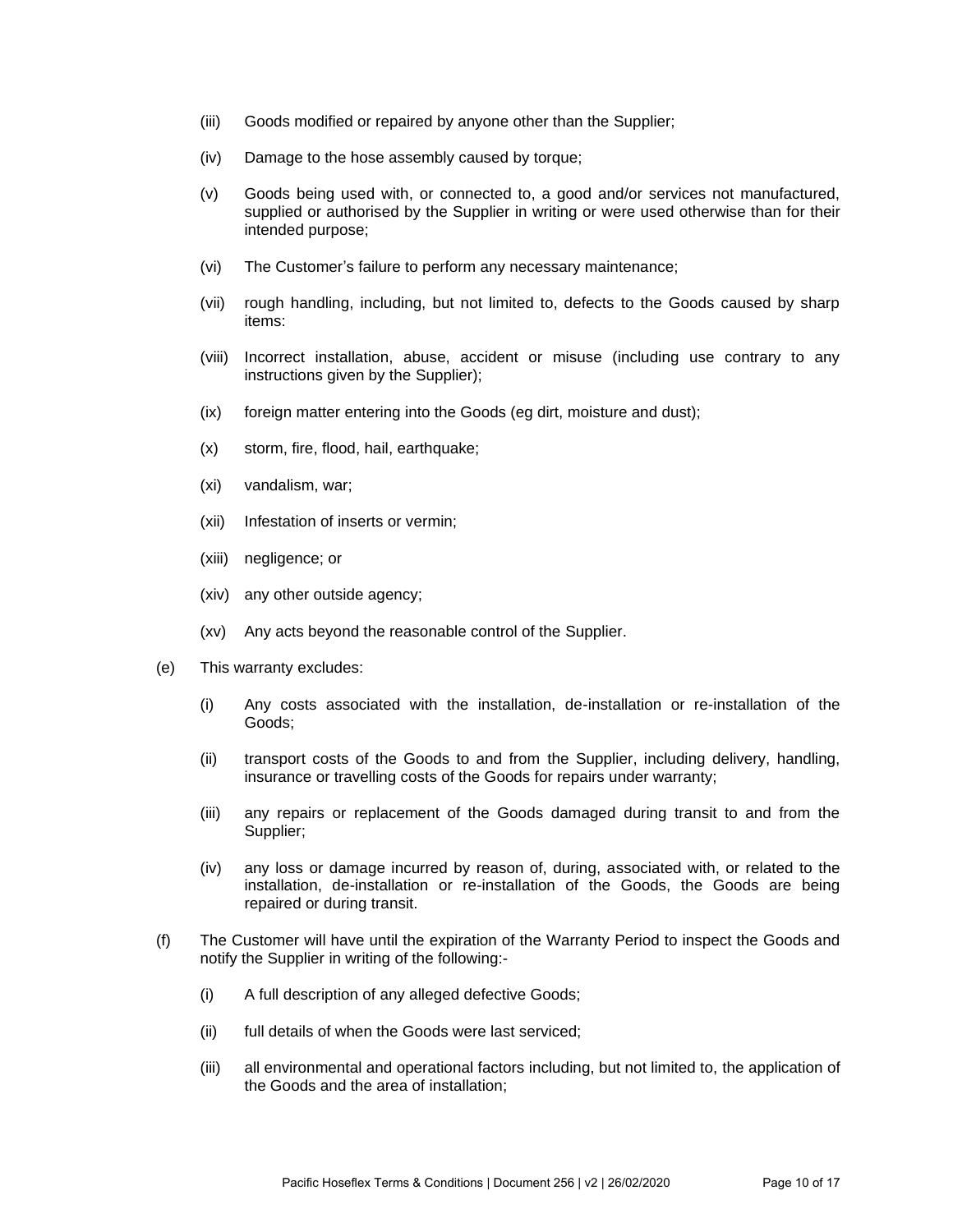- (iv) whether vacuum or any additional testing has been conducted on the Goods, and if so, details of when the testing was conducted, the type of testing and the outcome;
- (v) the velocity of the Goods;
- (vi) if static charge is present;
- (vii) if thrust force is applied;
- (viii) any special information concerning choice of materials
- (ix) any movement and/or vibration;
- (x) any additional requirements for cleaning and post-test treatment;
- (xi) whether a water hammer has occurred,
- (xii) any other information as requested by the Supplier.
- (xiii) provide the Supplier with a tax invoice or proof of purchase of the Goods; and
- (xiv) ship the Goods back to the Supplier in its original or equivalent packaging, prepaid postage charges and insure the postage or accept the risk of loss or damage during postage.
- (g) The Supplier will be given the opportunity to inspect the allegedly defective Goods.
- (h) After the Supplier has inspected the Goods it will either:
	- (i) accept the Customer's warranty claim and agree to repair or, should the Supplier in its absolute discretion decide it is necessary, replace the Goods in accordance with clause 14(j); or
	- (ii) deny the Customer's warranty and inform the Customer of that decision, and if requested by the Customer in writing repair or replace the Goods and the Customer agrees to pay the usual charges for such repairs or replacement.
- (i) The Customer agrees that it is responsible for all transport costs of the Goods to and from the Supplier, including handling, insurance and travelling costs for repairs or replacements under this warranty.
- (j) To the extent permitted by applicable law, the Supplier's liability for breach of a warranty implied by law or expressed in these terms of trade is limited to:
	- (i) the replacement of the Goods or supply of equivalent Goods; or
	- (ii) the repair of the Goods; or
	- (iii) the payment of the costs of replacing the Goods or of acquiring equivalent Goods; or
	- (iv) the payment of having the Goods repaired
- (k) The Supplier's liability is confined to this clause 14 and will not extend to any other claims for loss or damage occurring in respect to the supply, repair and/or replacement of the Goods.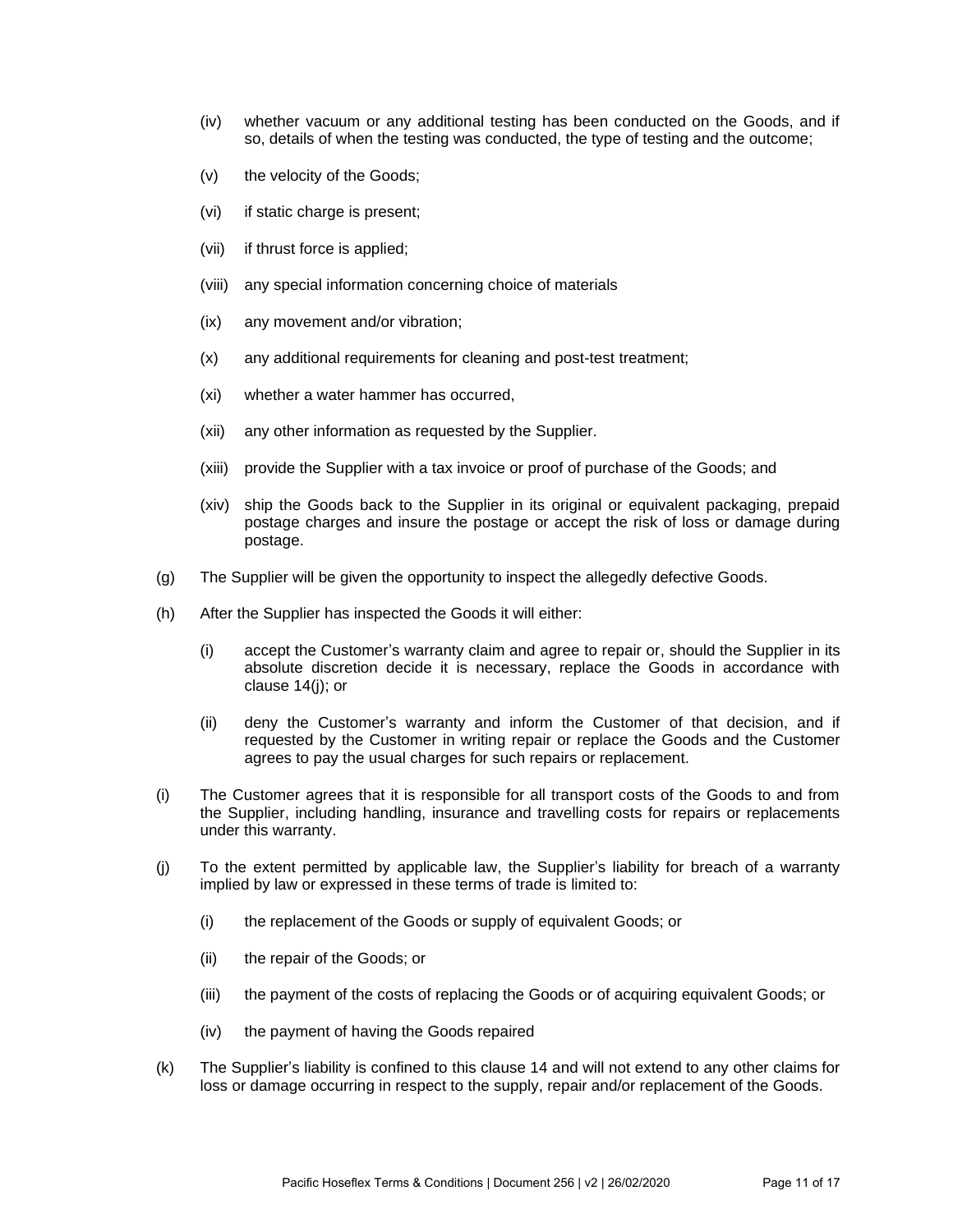- (l) If the Customer should fail to strictly comply with clause 14(f) above then the Customer agrees that the Goods are conclusively deemed to be supplied in accordance with these terms of trade and free of any defects.
- (m) Except as provided for in these terms of trade, and to the extent permissible by law, all express and implied warranties, guarantees and conditions under statute or general law as to merchantability, description, quality, suitability or fitness of the Goods for any purpose or as to design, assembly, installation, materials or workmanship or otherwise are expressly excluded and the Supplier shall not be liable for physical or financial injury, loss or damage or for consequential loss or damage of any kind arising out of the supply, layout, assembly, installation or operation of the Goods or arising out of the Suppliers negligence in any way whatsoever.

# **15 Exclusions and limitation of liability**

- (a) The Customer expressly agrees that use of the Goods and Services is at the Customer's risk. To the full extent allowed by law, the Supplier's liability for breach of any term implied into these terms of trade by any law is excluded.
- (b) The Supplier makes no warranty as to the suitability of the Goods for the purpose for which they are required by the Customer unless, prior to the Supplier issuing its invoice for the particular Goods, the Customer has provided the Supplier with full details in writing of the following:
	- (i) the conditions in which the Goods will be operating;
	- (ii) the intended application and installation of the Goods;
	- (iii) the nominal size and hose assembly length required;
	- (iv) flexibility type required;
	- (v) maximum operating pressure;
	- (vi) the construction method the standards or procedures to be manufactured to;
	- (vii) the materials of construction;
	- (viii) the temperature range; and
	- (ix) the type of fitting for hose assembly.
	- (x) whether vacuum of additional testing is required;
	- (xi) service cycle life;
	- (xii) goods to be conveyed;
	- (xiii) goods velocity;
	- (xiv) if static charge is present if continuity is required;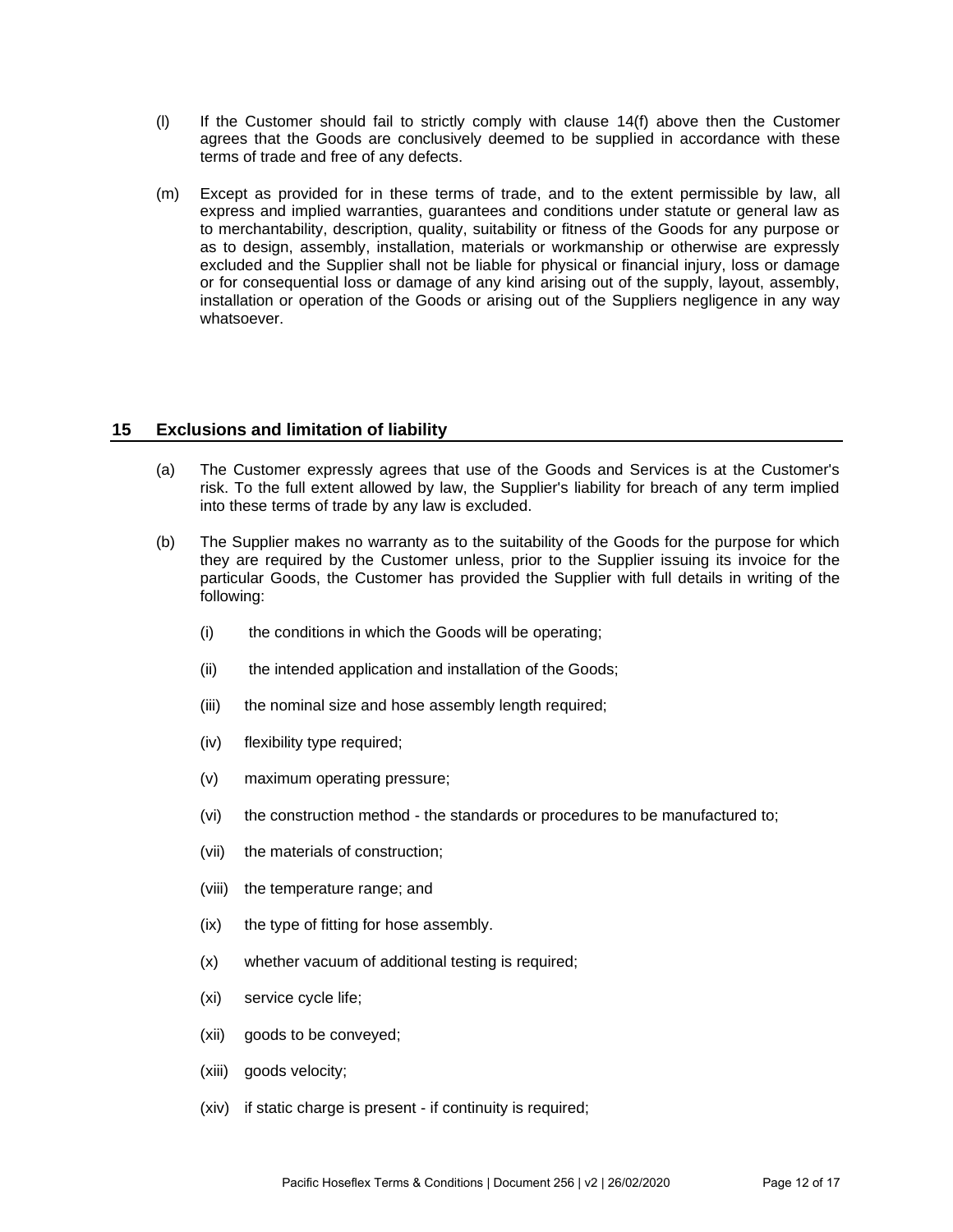- (xv) all environmental factors including, but not limited to, the application of the Goods and the area of installation;
- (xvi) if thrust force is applied;
- (xvii) if spring rate is required;
- (xviii) any special information concerning choice of materials;
- (xix) whether additional protection is required;
- (xx) movement and/or vibration;
- (xxi) any additional requirements for cleaning and post-test treatment;
- (xxii) whether a water hammer can occur;
- (xxiii) requirements for test certificates and documentation;
- (xxiv) if a coloured cover or identification is required; and
- (xxv) any special requirements for packaging.
- (c) If the Customer should fail to strictly comply with the requirements in clauses 15(b)(i) to 15(b)(xxv) then the Customer has satisfied itself as to the suitability of the Goods for the purpose for which they are required by the Customer and the Supplier shall not be liable for any loss or damage direct or indirect should the Goods not be suitable for that purpose.
- (d) All information, specifications and samples provided by the Supplier in relation to the Goods or Services are approximations only and, subject to any guarantees under the Australian Consumer Law, small deviations or slight variations from them which do not substantially affect the Customer's use of the Goods or Services will not entitle the Customer to reject the Goods upon delivery, or to make any claim in respect of them.
- (e) Any advice, recommendation, information, assistance or service given by the Supplier in relation to Goods or Services or both, is given in good faith and is believed to be accurate, appropriate and reliable at the time it is given. It is provided without any warranty or accuracy, appropriateness or reliability. The Supplier does not accept any liability or responsibility for any Loss suffered as a result of the Customer's reliance on such advice, recommendation, information, assistance or service.
- (f) To the fullest extent permissible at law, the Supplier is not liable for any direct, indirect, punitive, incidental, special, consequential damages or any damages whatsoever including, without limitation, damages for loss of use, data or profits, arising out of or in any way connected with the provision of or failure to provide Goods or Services, or otherwise arising out of the provision of Goods or the Services, whether based on terms of trade, negligence, strict liability or otherwise, even if the Supplier has been advised of the possibility of damages.
- (g) The Customer acknowledges that the Goods or Services are not for personal, domestic or household purposes.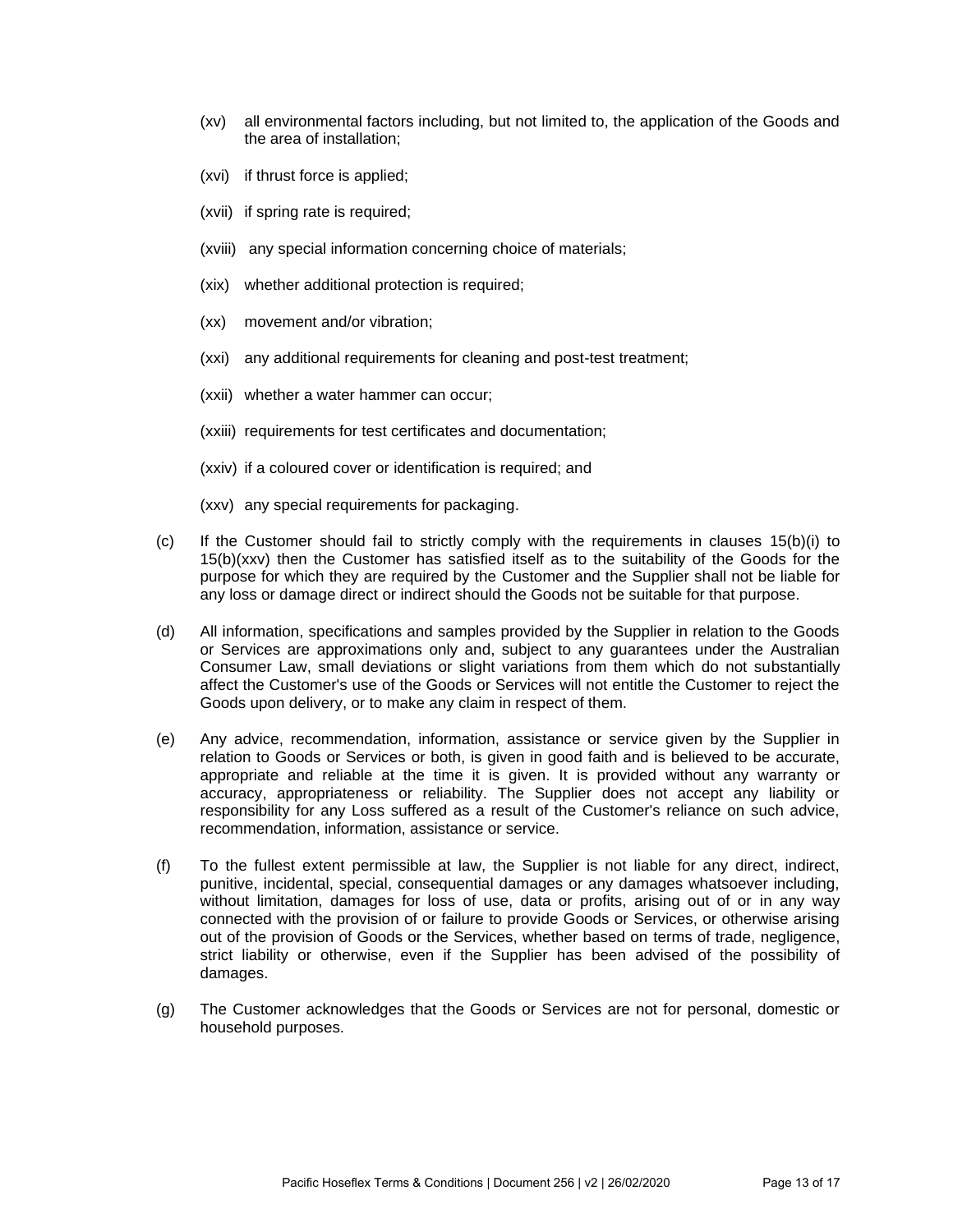### **16 Indemnity**

- (a) The Customer indemnifies and keeps indemnified the Supplier, its servants and agents in respect of any claim or demand made or action commenced by any person (including, but not limited to, the Customer) against the Supplier or, for which the Supplier is liable, in connection with any Loss arising from or incidental to the provision of Goods or Services, any Order or the subject matter of these terms of trade.
- (b) This includes, but is not limited to, any legal costs incurred by the Supplier in relation to meeting any claim or demand or any party/party legal casts for which the Supplier is liable in connection with any such claim or demand.
- (c) This provision remains in force after the termination of these terms of trade.

### **17 Force majeure**

- (a) If circumstances beyond the Supplier's control prevent or hinder its provision of the Goods or Services, the Supplier is free from any obligation to provide the Goods or Services while those circumstances continue. The Supplier may elect to terminate this agreement or keep the agreement on foot until such circumstances have ceased.
- (b) Circumstances beyond the Supplier's control include, but are not limited to, unavailability of materials or components, strikes, lockouts, riots, natural disasters, fire, war, acts of God, Government decrees, proclamations or orders, transport difficulties and failures or malfunctions of computers or other information technology systems.

### **18 Dispute resolution**

- (a) If a dispute arises between the Customer and the Supplier, the following procedure applies:
	- (i) A party may give another party a notice of the dispute and the dispute must be dealt with in accordance with the procedure set out in this clause.
	- (ii) A party must not commence legal proceedings (except proceedings seeking interlocutory relief) in respect of a dispute unless the dispute has been referred for resolution in accordance with this paragraph.
	- (iii) A party must not oppose any application for a stay of any legal proceedings that may be issued in respect of a dispute pending the completion or termination of the procedure set out in this paragraph.
- (b) If a dispute is notified, the dispute must immediately be referred to the parties' respective senior management. Those representatives must endeavour to resolve the dispute as soon as possible and in any event within [insert number] Business Days (or other period as agreed).
- (c) Unless otherwise agreed by the parties, any dispute that cannot be settled by negotiation between the parties or their representatives, the parties expressly agree to endeavour to settle the dispute by mediation administered by the Australian Commercial Disputes Centre (**ACDC**) before having recourse to arbitration or litigation. The mediation must be conducted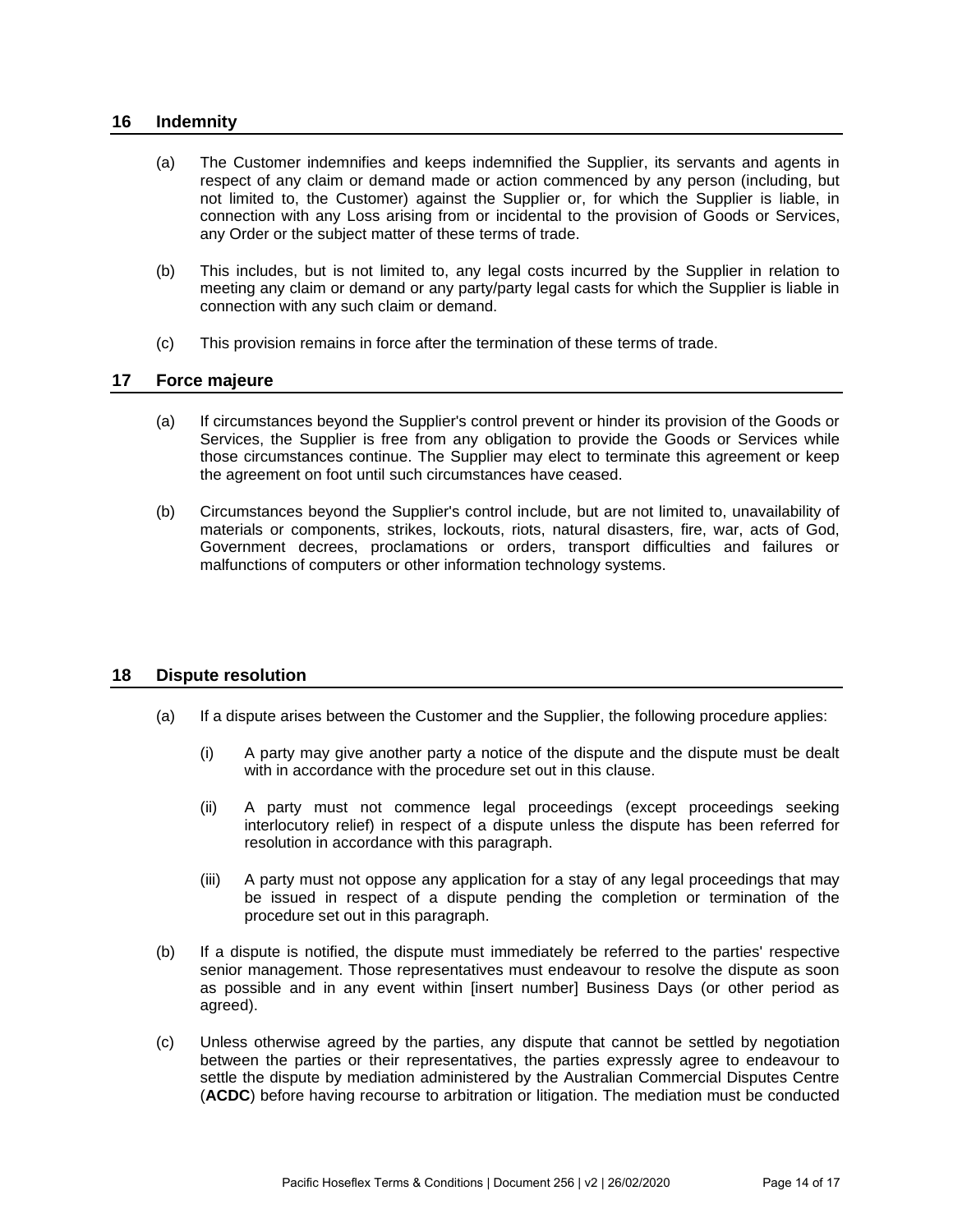in accordance with the ACDC Guidelines for Commercial Mediation which operate at the time the matter is referred to ACDC. The Guidelines set out the procedures to be adopted, the process of selection of the mediator and the costs involved. The terms of the Guidelines are incorporated into these terms of trade. This paragraph survives termination of these terms of trade.

- (d) Notwithstanding the existence of a dispute (including the referral of the dispute to mediation), each party must continue to perform its obligations under these terms of trade.
- (e) The parties must hold confidential, unless otherwise required by law or at the direction of a court of competent jurisdiction, all information relating to the subject matter of the dispute that is disclosed during or for the purposes of dispute resolution. The parties acknowledge that the purpose of any exchange of information or documents or the making of any offer of settlement pursuant to this procedure is to attempt to settle the dispute between the parties. No party may use any information or documents obtained through the dispute resolution process for any purpose other than an attempt to settle the dispute between the parties.

#### **19 Miscellaneous**

- (a) These terms of trade are governed by the laws of Queensland and each party irrevocably submits to the non-exclusive jurisdiction of the courts of that state.
- (b) These terms of trade and any Quotes and written variations agreed to in writing by the Supplier represent the whole agreement between the parties relating to the subject matter of these terms.
- (c) These terms of trade supersede all oral and written negotiations and communications by and on behalf of either of the parties.
- (d) In entering into these terms of trade, the Customer has not relied on any warranty, representation or statement, whether oral or written, made by the Supplier or any of its employees or agents relating to or in connection with the subject matter of these terms of trade.
- (e) If any provision of these terms of trade at any time is or becomes void, voidable or unenforceable, the remaining provisions will continue to have full force and effect.
- (f) A party's failure or delay to exercise a power or right does not operate as a waiver of that power or right.
- (g) A notice or other communication required or permitted to be given by one party to another must be in writing to the address shown on a Quote (or as varied pursuant to this paragraph) and delivered personally, sent by pre-paid mail to the address of the addressee specified in the relevant Quote; sent by fax to the fax number of the addressee specified in the relevant Quote, with acknowledgment of receipt from the facsimile machine of the addressee or sent by email to the email address of the addressee specified in the relevant Quote with acknowledgement of delivery.
- (h) A notice or other communication is taken to have been given (unless otherwise proved) if mailed, on the second Business Day after posting; or if sent by fax or email before 4 pm one Business Day at the place of receipt, on the day it is sent and otherwise on the next Business Day at the place of receipt.
- (i) A party may only change its postal or email address or fax number for service by giving notice of that change in writing to the other party.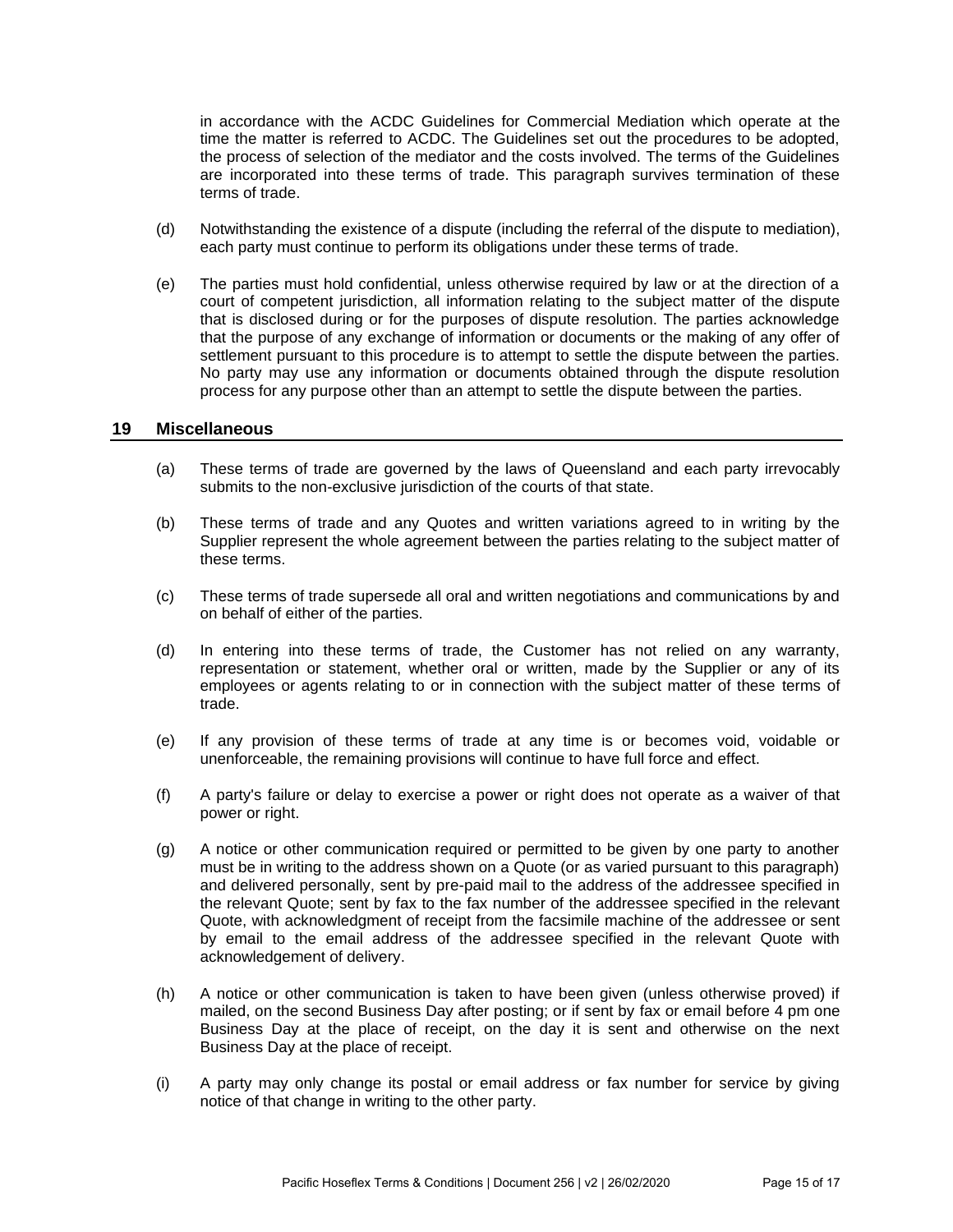(j) Time is of the essence of these terms of trade.

#### **20 Guarantee**

- (a) The Guarantor/s request the Supplier to supply Goods to the Customer under these terms of trade, and agree that they receive valuable consideration by the Supplier agreeing to do so.
- (b) In consideration of the Supplier agreeing to make supply to the Customer under these terms of trade the Guarantors jointly and severally guarantee to the Supplier the due and punctual performance by the Customer of the Customer's obligations under these terms of trade.
- (c) Should the Customer fail to fulfill its obligations under these terms of trade, including but not limited to, make any payments required by these terms of trade as and when required by these terms of trade, then the Guarantor/s guarantees the Supplier to make those payments on the Customer's behalf.
- (d) The Guarantors indemnify the Supplier in relation to the performance of these terms of trade, and agree that their liability to the Supplier is the same as if each guarantor alone was the Customer, and all transactions between the Supplier and the Customer were transactions between the Supplier and that guarantor;
- (e) This guarantee and indemnity is continuing, and is not affected by any delay or failure by the Supplier to strictly enforce its rights against the Customer or the Guarantors, nor any waiver by the Supplier of any of its rights against the Applicant or the Guarantors except to the extent specifically waived.

### **21 Security**

- (a) The Customer and Guarantor/s hereby agree to:
	- (i) charge all their beneficial interest (freehold and leasehold) in real property held now or in the future to secure the obligations owed to the Supplier under these terms of trade;
	- (ii) that upon demand being made by the Supplier, the Customer and Guarantor/s will immediately execute a mortgage in registerable form to secure any sum then outstanding to the Supplier pursuant to these terms of trade and/or consents to a Caveat being lodged over all real properties held by the Customer and the Guarantor/s now or in the future to secure the interest of the Supplier pursuant to this equitable mortgage;
- (b) In the event the Customer and/or Guarantor/s fail to execute a document in accordance with clause 21(a)(ii), then the Customer and Guarantors hereby irrevocably and by way of security appoint the Supplier to be their true and lawful attorney to execute and register any such instrument as described in clause 21(a). For the purposes of this appointment, the Customer and Guarantors authorise the Attorney appointed by this clause to enter into conflict transactions within the meaning of the Power of Attorney Act 1998.